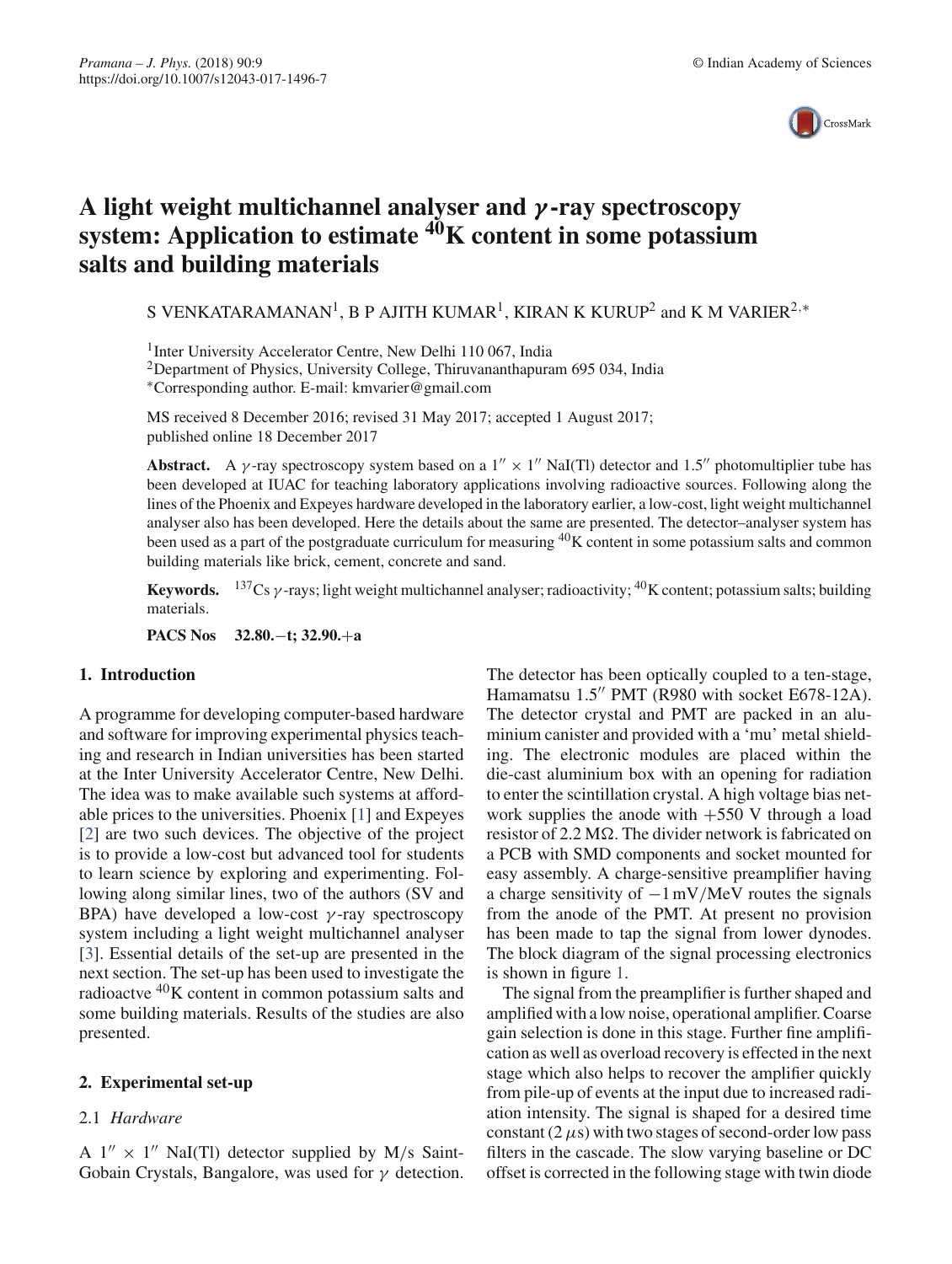

Figure 1. Block diagram of the signal processing electronics.

Robinson baseline recovery circuit [4]. Further, the signal is amplified and buffered for an optimum load in the last stage.

The high voltage power supply is an independent unit, as shown in figure 1. A dual DC voltage supply (charge pump) circuit, required for signal processing electronics is also incorporated in the same PCB. The high-voltage DC generator works on Cock Croft–Walton principle. A six-stage Cock Croft–Walton half bridge high voltage multiplier circuit generates the required high output voltage (550–600 V). The output voltage is sampled through a high ohmic resistor chain to generate negative feedback voltage for an on-board regulator (LM723). The output voltage is set to  $+550$  V, and can be adjusted within  $\pm 5\%$  with control provided on PCB. The rms ripple voltage at the output is measured to be 14 mV (less than 0.003%) when it is fully loaded. The high voltage power supply is capable of more than  $+700$ V, and if required the same can be adjusted on the PCB. The currently set high voltage  $+550V$  is optimised for better resolution.

The multichannel analyser (MCA) part is enclosed in a separate aluminium housing. A threshold detector, peak detector, and a microcontroller with built-in ADC are the basic components of the MCA. The input pulse is in the 0–5 V range. Any pulse exceeding the



Figure 2. GUI window of the light weight MCA showing <sup>60</sup>Co spectrum.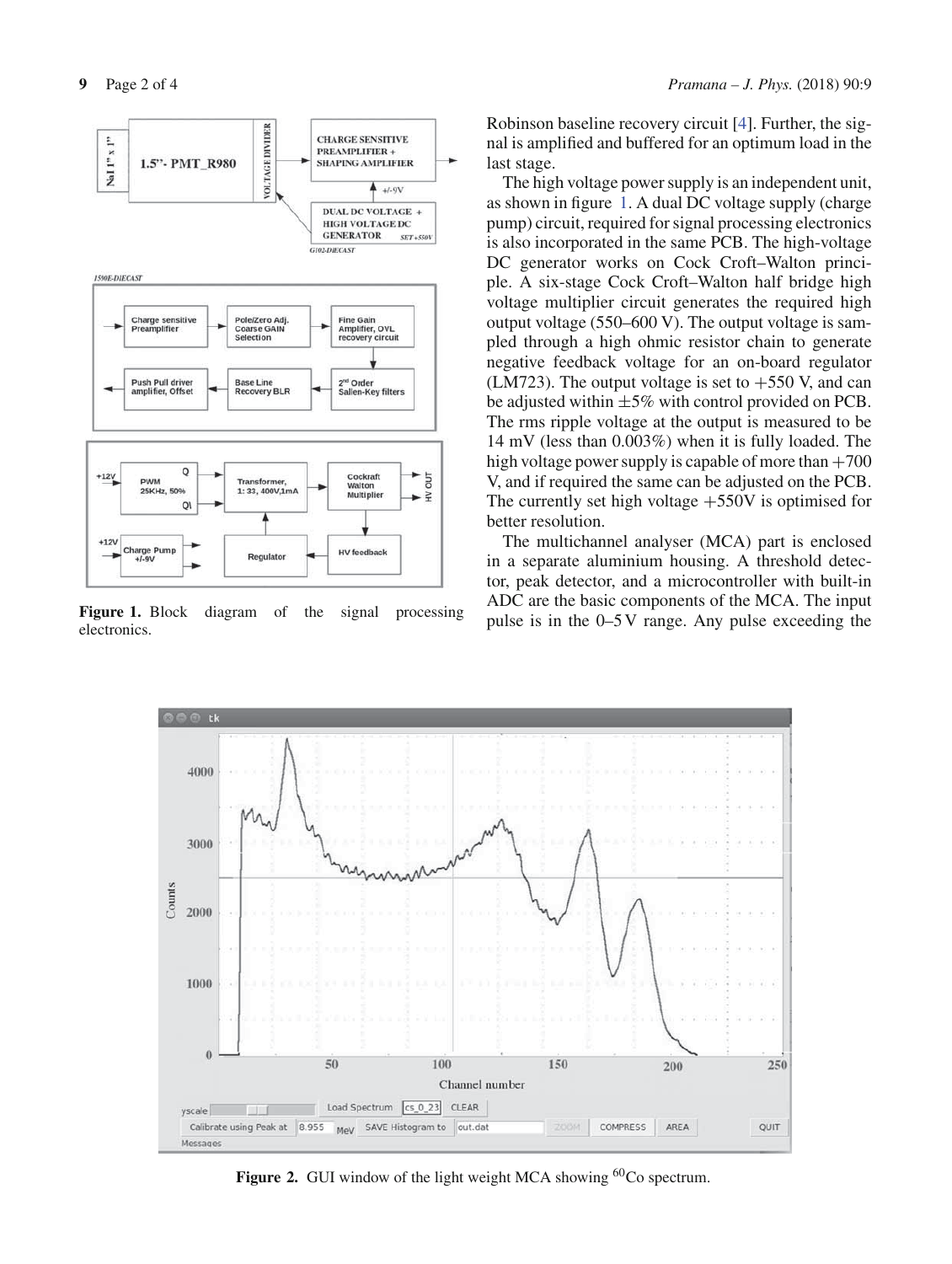

**Figure 3.** Energy calibration plot.

threshold activates the peak sensing circuit and interrupts the microcontroller unit (MCU). The pulses are then digitised by the MCU. The spectrum is generated in the local memory. It is subsequently sent to the PC as and when requested by the light MCA programme running on the PC.

## 2.2 *Software*

The software for data acquisition and analysis using the MCA is written in python programming language. It presents a user friendly GUI, shown in figure 2. It has provisions for starting/stopping the spectrum acquisition, pre-defined acquisition time, zooming and clearing the spectrum, saving the spectrum etc. Two markers can be used for selecting a region for zooming as well as for obtaining integrated counts. There is also provision to select online or offline mode. In the offline mode, a previously saved spectrum can be loaded and analysed.

#### 2.3 *Details of the experiment*

The  $\gamma$ -ray spectrometer was initially calibrated using the standard  $\gamma$ -ray sources <sup>133</sup>Ba, <sup>137</sup>Cs, <sup>54</sup>Mn, <sup>22</sup>Na,  $60<sup>60</sup>$ Co and the 1.46 MeV line of  $40<sup>K</sup>$ . A typical spectrum obtained using 60Co source is reproduced in figure 2. The calibration curve is shown in figure 3. It can be seen that there is reasonably good linearity.

For measuring the  ${}^{40}$ K radioactivity content, the required samples were kept on the axis of the detector at a distance of 5 cm from the detector face. Spectra were collected to get reasonably good statistics. A representative spectrum from the KI sample is shown in figure 4. The 1.46 MeV  $\gamma$  line from <sup>40</sup>K is seen prominently.

The background spectrum was separately measured for the same time interval as used for the sample runs.



**Figure 4.** Spectrum from a KI sample, showing the 1.46 MeV  $\gamma$  line.